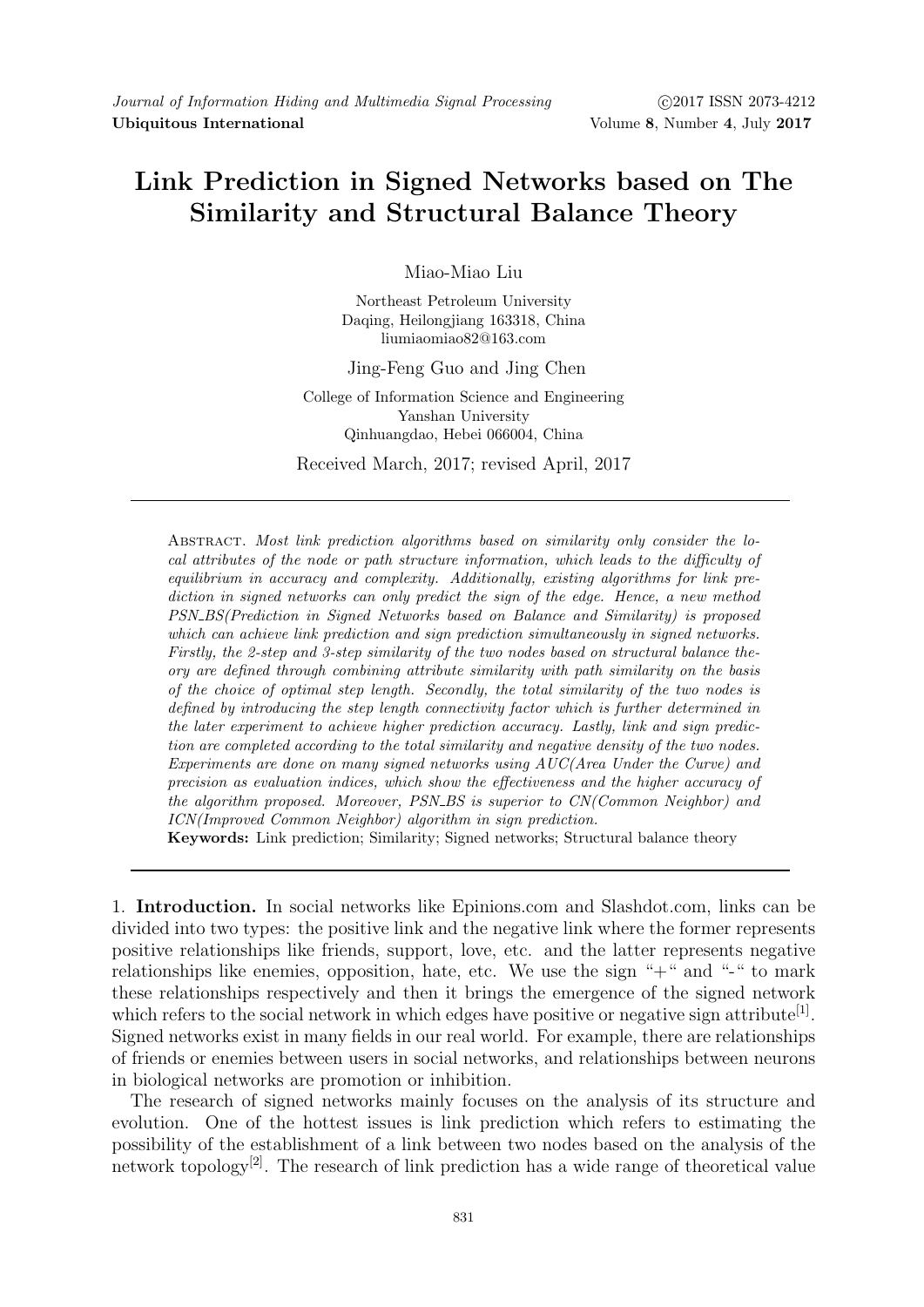and practical significance in recommendation systems, attitude prediction and biological fields, etc. Before the negative relationship was introduced into the research of the trust propagation model, researches mainly focused on traditional models that only contain positive relationships, the research on link prediction of signed networks was relatively less. However, related works have shown that researches on negative relationships are always important  $\mathbb{S}^1$ . The study on link prediction in signed networks can help to analyze the interaction of positive and negative links and promote the application of social networks in many fields such as personalized recommendation, identification of abnormal users and prediction of user behaviors[4]. Existing algorithms for link prediction in signed networks all assume that the edge set of the network are constant which can only achieve sign prediction of the edge where its link type is unknown. However, the real meaning of link prediction in signed networks includes two aspects: link prediction and sign prediction. Moreover, mainstream link prediction algorithms single use local information or path structure of the node to define the similarity, which leads to the deficiency in prediction accuracy. In view of these, an algorithm PSN BS (Prediction in Signed Networks based on Balance and Similarity) is proposed which effectively integrates the local information and path structure to define the similarity based on structural balance theory. It improves deficiencies of existing algorithms and can achieve link and sign prediction simultaneously. Experiments have also showed its effectiveness and the higher prediction accuracy.



FIGURE 1. Diagrams of balanced and unbalanced triangles

2. Preliminary. Structural balance theory was proposed by Heider in 1946 which provided the foundation for structure analysis of signed networks. It used a balanced model to describe the structure derived from positive and negative relationships and conflicts between these links. Then Cartwright and Harary applied the theory into the graph and used an mathematical language to formulate this model as the signed network. Leskovec<sup>[5]</sup> firstly applied structural balance theory into link prediction of signed networks in 2010.

2.1. Structural balanced triangles. Structural balance theory is based on the balance analysis of triangles, which takes all possible configuration models of triads into account. In the undirected signed network, there are totally four configurations denoted by  $T_0$ ,  $T_1, T_2, T_3$  respectively, as shown in figure 1, where  $T_i$  means there are i positive links in this model. Thus four intuitive understandings formed: (1)The friend of my friend is my friend. (2)The enemy of my friend is my enemy. (3)The friend of my enemy is my enemy. (4)The enemy of my enemy is my friend. According to structural balance theory, the balance of a triangle depends on the product of the sign of its three edges. If the product is positive, the triangle is balanced, otherwise it is unbalanced. As described above,  $T_1$ and  $T_3$  are structural balanced while  $T_0$  and  $T_2$  are unbalanced.

2.2. Structural balanced circles. The method for judgment of the balance of a triangle can be extended into the balance analysis of circles. A circle is structural balanced if and only if the product of signs of all its edges is positive, as shown in figure 2.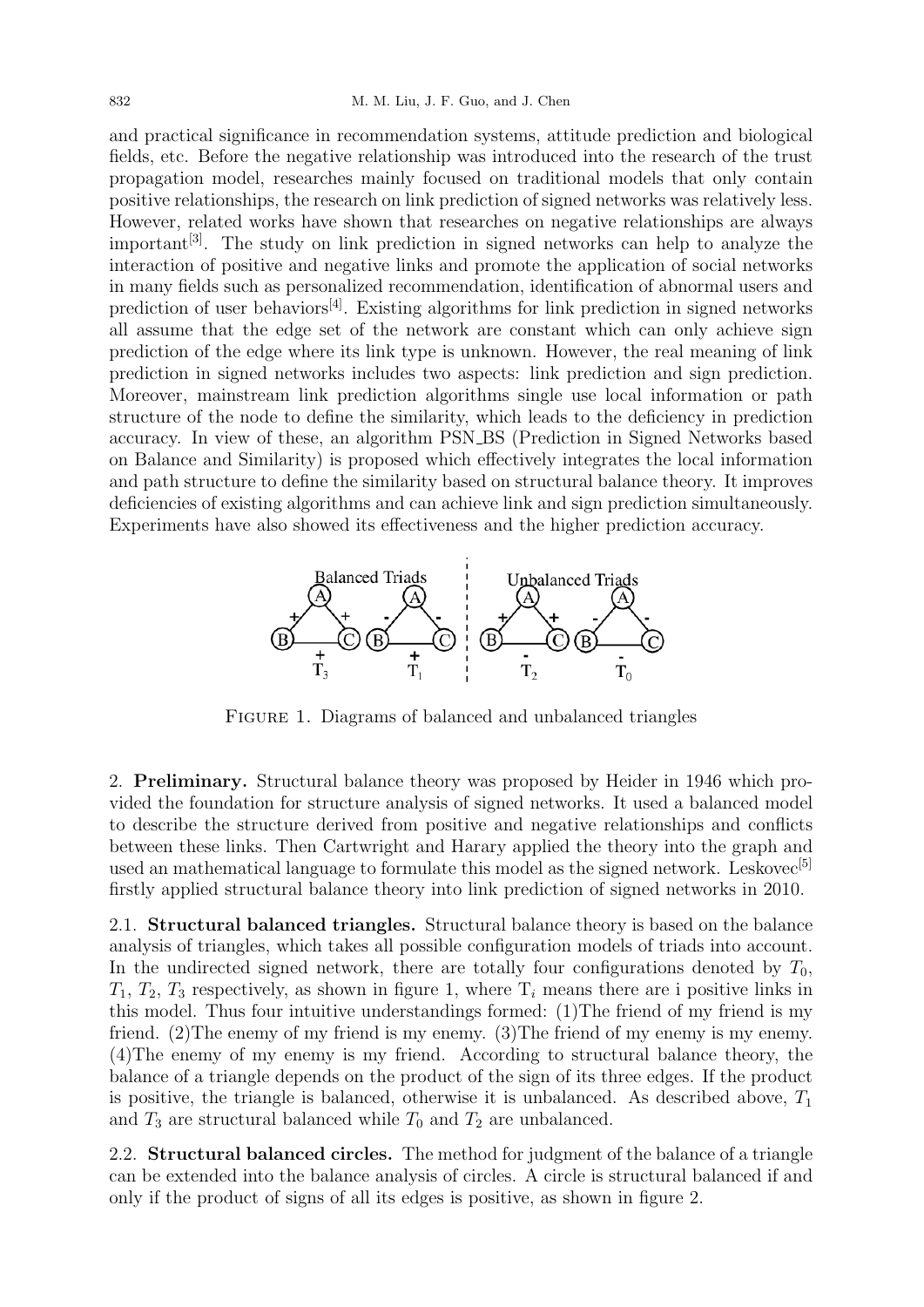

Figure 2. Diagrams of balanced and unbalanced circles

2.3. Balance analysis of signed networks. If all circles in an undirected signed network are balanced, we say the network is balanced. Pranay<sup>[6]</sup> analyzed the balance of Epinions and Slashdot and the results were shown in Table 1. Studies of  $Hassan^{[7]}$  showed that in signed networks that were simulated or constructed automatically,  $T_3$  model was always fully expressed, while  $T_0$  and  $T_2$  were not fully expressed. Meanwhile the constructed signed network was similar to the clearly expressed signed network and both of them were consistent with structural balance theory. Moreover, related researches in reference [8-10] also found that the number of balanced triangles is far more than unbalanced triangles in real signed networks. And the unbalanced network would evolve towards balanced network as time goes on, which further verifies the importance of structural balance theory in measurement of the balance of undirected signed networks.

TABLE 1. Analysis of global balance of signed networks

| $\text{Dataset}$ |        | $E^{\parallel}$ | $\tau$ | $T_1$  | $\tau$<br>$1_{2}$ | $ T_3 $ | Balance index |
|------------------|--------|-----------------|--------|--------|-------------------|---------|---------------|
| Epinions         | 131828 | 379603          | 58732  | 396548 | 451711            | 4003085 | $90.8\%$      |
| Slashdot         | 81871  | 214996          | 12075  | 76859  | 66679             | 414956  | 88.3%         |

<sup>3.</sup> Related work. Existing link prediction algorithms for signed networks are mainly divided into two categories: sign prediction based on the matrix and sign prediction based on the classification<sup>[4]</sup>.

(1)Sign prediction methods based on the matrix: They convert the signed network into a matrix and use the trust propagation model, matrix factorization or matrix filling to predict the sign of the edge. Priyanka<sup>[11]</sup> pointed out using the singular value decomposition, eigenvalue decomposition or kernel function decomposition of the matrix can all effectively predict the sign of the edge. Hsieh $^{[12]}$  converted the sign prediction problem into the filling of low rank matrix, which effectively predicted the unknown sign of edges using MC-SVP(Matrix Completion-Singular Value Projection) algorithm. Additionally, some sign prediction algorithms based on the matrix converted the continuous numbers of the matrix of prediction results into the discrete values 1 or -1 through threshold so as to get the final sign prediction result.

(2)Sign prediction methods based on classification: They regard the link prediction in signed networks as the problem of binary classification, which construct feature sets firstly and then complete sign prediction using classification algorithms. According to the difference of information used in construction of the feature set, these algorithms can be divided into two categories: the algorithm based on network structure information and the algorithm based on network context information. The former designed sign prediction algorithms using network structure information on the basis of structural balance theory,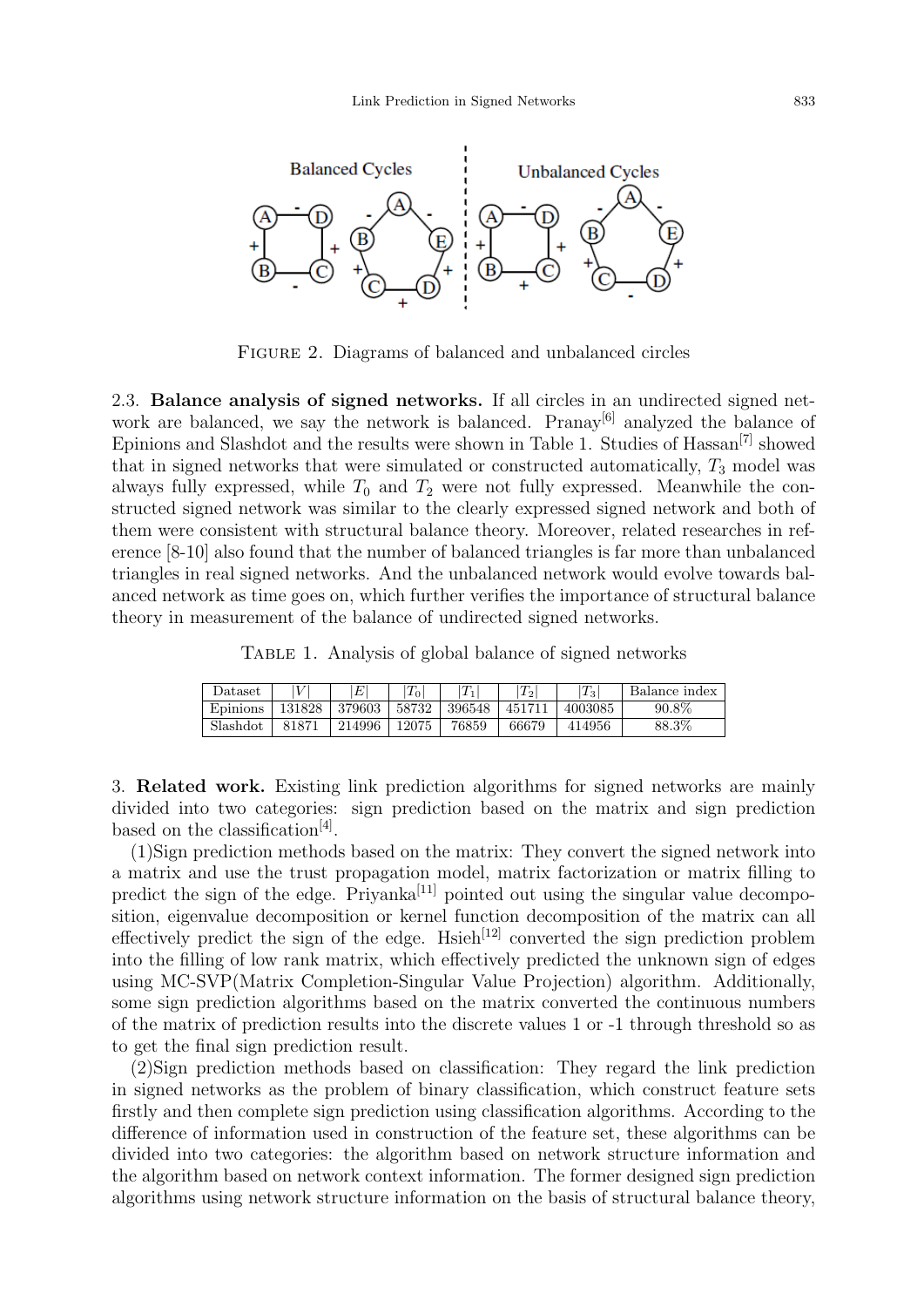while the latter used context information of the signed network to construct feature set and then predicted the sign through classification algorithms. Leskovec<sup>[5]</sup> analyzed the difference between link models of real signed networks and link models that were predicted, and the evolution of undirected signed networks was also studied in the paper.  $Jure<sup>[13]</sup>$  completed sign prediction of the underlying network through supervised machine learning using datasets of Epinions, Slashdot and Wikipedia. The algorithm had the higher accuracy but it only considered the local information of the network. Chiang $[14]$ extracted circles with step length of k from the network to build the feature set based on Katz index, then it used the logic regression model to predict the sign of the link. Experiments showed that the accuracy was improved with the increase of k from 3 to 5. When k>5 it changed little. The advantage of this algorithm was it took the relationship between the overall network structure and the sign of the edge into account. Ye[15] accomplished sign prediction through structure knowledge transfer between large scale networks. Borzymek<sup>[16]</sup> constructed feature set using attributes of the graph such as the degree of the node and attributes of the review such as the number of the comment. Then it used C4.5 decision tree algorithm to train the classifier and completed the sign prediction. Yang<sup>[17]</sup> proposed a supervised and semi-supervised sign prediction model on the basis of the study of relationships between users and their behaviors. The model was further improved based on structural balance theory and then the prediction accuracy was increased. Facchetti<sup>[18]</sup> analyzed the structure of large scale signed networks and computed its global balance index, which got the conclusion that the majority of online networks were structural balanced. Panagiotis<sup>[19]</sup> defined the similarity of basic nodes and transitive nodes to capture local and global features of the network respectively, and completed link prediction based on information of edges. Patidar<sup>[20]</sup> put forward an inductive learning framework on the basis of structural balance theory and predicted links of friends or enemies using C4.5 algorithm. SHE<sup>[21]</sup> proposed an improved algorithm ICN(Improved Common Neighbor) based on common neighbors, which completed sign predicted on the basis of combining node density with network topology so as to improve the sign prediction accuracy of negative links.

Above algorithms can only complete sign prediction of existing edges and related researches[22] have found that features based on the network structure are more important than those based on the context of the network in terms of mainstream link prediction algorithms based on similarity. Moreover, a large number of practical analyses have fully verified the effectiveness of structural balance theory in describing the interaction between positive and negative links, the formation principle and modeling of dynamic evolution of the signed network. So based on instantaneous snapshots and topology structure of the signed network, through effectively combining the local information such as node degree and global features such as path structure, the similarity of the two nodes based on structural balance theory is defined and the algorithm PSN\_BS is put forward which can achieve link prediction and sign prediction simultanously. The main ideas of the algorithm are described in the fourth part of the paper. The fifth part is definition and description of the algorithm. The last two parts are experiments and the conclusion.

4. Main ideas. The goal of PSN BS is accurate prediction of future links and sign prediction of existing links. The important hypothesis of the algorithm is that the higher the similarity of the two nodes is, the larger possibility they would have to establish a link in the future. In view of the influence of local features and global information of the network to the similarity, similarity contributions of all paths that connect the two nodes are taken into account. We think that the more paths there are between two nodes, the higher similarity they have. And the contribution of the shorter path to the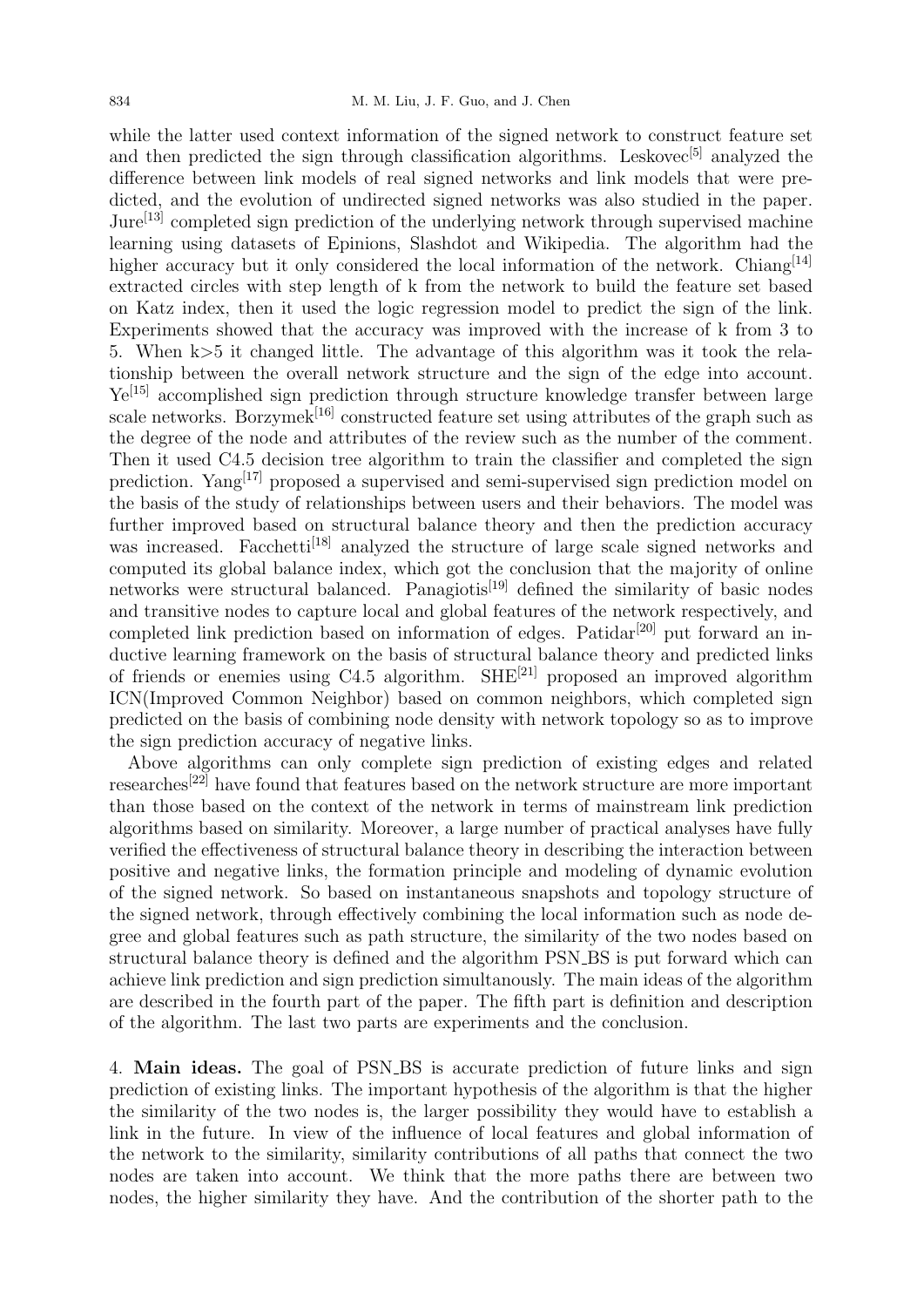similarity is greater compared with the longer path. So the algorithm firstly extracted the L-steplength paths that connected the two nodes and then defined the similarity based on the integration of node information and path structure. Meanwhile, considering the effect of future links on structure evolution and balance of the network, the definition of the similarity measurement should also select the network attributes which can reflect the formation mechanism of signed networks from various angles on the basis of structural balance theory so as to accurately predict the sign of the link.

Meanwhile, Zhang<sup>[23]</sup> found that the structural balance theory of triangles can provide important support for sign prediction, and the prediction accuracy was improved after introducing balanced quadrilaterals compared with single balanced triangles. This further validated that increasing the length of the balanced cicles appropriatly can provide more information for the sign prediction. Additionally, the determination of the optimal step length in STNMP[24](Similarity of Transmission Nodes of Multiple Paths) algorithm proposed by authors of this paper also showed that when using paths of 3 step length to computing the similarity, the complexity of the algorithm was considerably increased, while the prediction accuracy was not significantly improved. In view of these, in this paper we only consider the influence of 2-step and 3-step paths to the similarity of the two nodes so as to reduce the complexity. And different step length connection factors are given to these two types of paths to describe their different contributions to the node similarity. In the end, we use the total contributions of these paths to measure the similarity of the two nodes. In order to accurately describe the algorithm, the definitions of relevant variables are given in table 2.

| Notation                              | Implication                                                                                                      |
|---------------------------------------|------------------------------------------------------------------------------------------------------------------|
| $\overline{G}=(V,E,S)$                | Graph of the undirected signed network                                                                           |
| V                                     | Node set. V={ $v_1, v_2, \dots, v_n$ },  V =n                                                                    |
| E                                     | Edge set. E={ $e(v_i, v_j)   e(v_i, v_j) \in \{0, 1\}$ }. $ E  = m$ .                                            |
|                                       | $\forall v_i, v_j \in V \& i \neq j, e(v_i, v_j) = e(v_j, v_i), e(v_i, v_j) \notin E.$                           |
|                                       | If $e(v_i, v_j) \in E$ , $e(v_i, v_j) = 1$ else $e(v_i, v_j) = 0$                                                |
| S                                     | Sign set of edges. S={ $s(v_i, v_j)$ }. $\forall v_i, v_j \in V$ , $s(v_i, v_j) \in \{0, 1, -1\}$ .              |
|                                       | If the link connecting $v_i$ and $v_j$ is positive, $s(v_i, v_j)=1$ . If the link is negative, $s(v_i, v_j)=1$ . |
|                                       | If the link is nonexistent or the sign is unknown, $s(v_i, v_j)=0$ .                                             |
| $k^+(v_i)$                            | The positive degree of $v_i$ , namely the number of positive edges that connected with $v_i$                     |
| $\overline{k^-(v_i)}$                 | The negative degree of $v_i$ , namely the number of negative edges that connected with $v_i$                     |
| $k(v_i)$                              | The degree of $v_i$ , namely the number of edges that connected with $v_i$ . $k(v_i) = k^+(v_i) + k^-(v_i)$      |
| $N_1(v_i)$                            | The set of the first order neighbor nodes of $v_i$                                                               |
| $N_2(v_i)$                            | The set of the second order neighbors of $v_i$                                                                   |
| $l_k(v_i,v_j)$                        | The No.k path connecting $v_i$ and $v_j$ abbreviated as $l_k$ . Here, $ l_k(v_i, v_j) $ represents the step      |
|                                       | length of $l_k$                                                                                                  |
| $S_{lk}(v_i,v_i)$                     | Sign prediction result of $\langle v_i, v_j \rangle$ based on $l_k$                                              |
| $BScore_2(v_i,v_i)$                   | 2-step similarity score of $\langle v_i, v_j \rangle$                                                            |
| $BScore_3(v_i,v_j)$                   | 3-step similarity score of $\langle v_i, v_j \rangle$                                                            |
| $\overline{\mathrm{BScore}}(v_i,v_j)$ | Total similarity of $\langle v_i, v_j \rangle$ based on structural balance theory                                |
| <b>BSim</b>                           | Similarity Matrix of G where $BSim(i,j) = BScore(v_i, v_j)$                                                      |

Table 2. Definition and description of relevant variables

The goal of PSN\_BS algorithm can be described as predicting the possibility of the establishment of  $e(v_i, v_j)$  and the sign of  $e(v_i, v_j)$  on the condition of  $v_i, v_j \in V$  and  $s(v_i, v_j) = 0$ . As shown in figure 3, the solid line represents the existing edge and the dotted line represents the edge that is nonexistent yet. The goal of the algorithm is to compute the possibility of establishing a link between  $v_1$  and  $v_2$  and predict the sign of  $e(v_1,v_2)$ .

Firstly, in the measurement of the influence of the new link to the balance of the signed network, we define the effect of the path connecting the two nodes on the sign of the edge as the product of the sign of all edges on this path. That is to say, if  $v_i, v_j \in V \& e(v_i, v_j) \notin E$ ,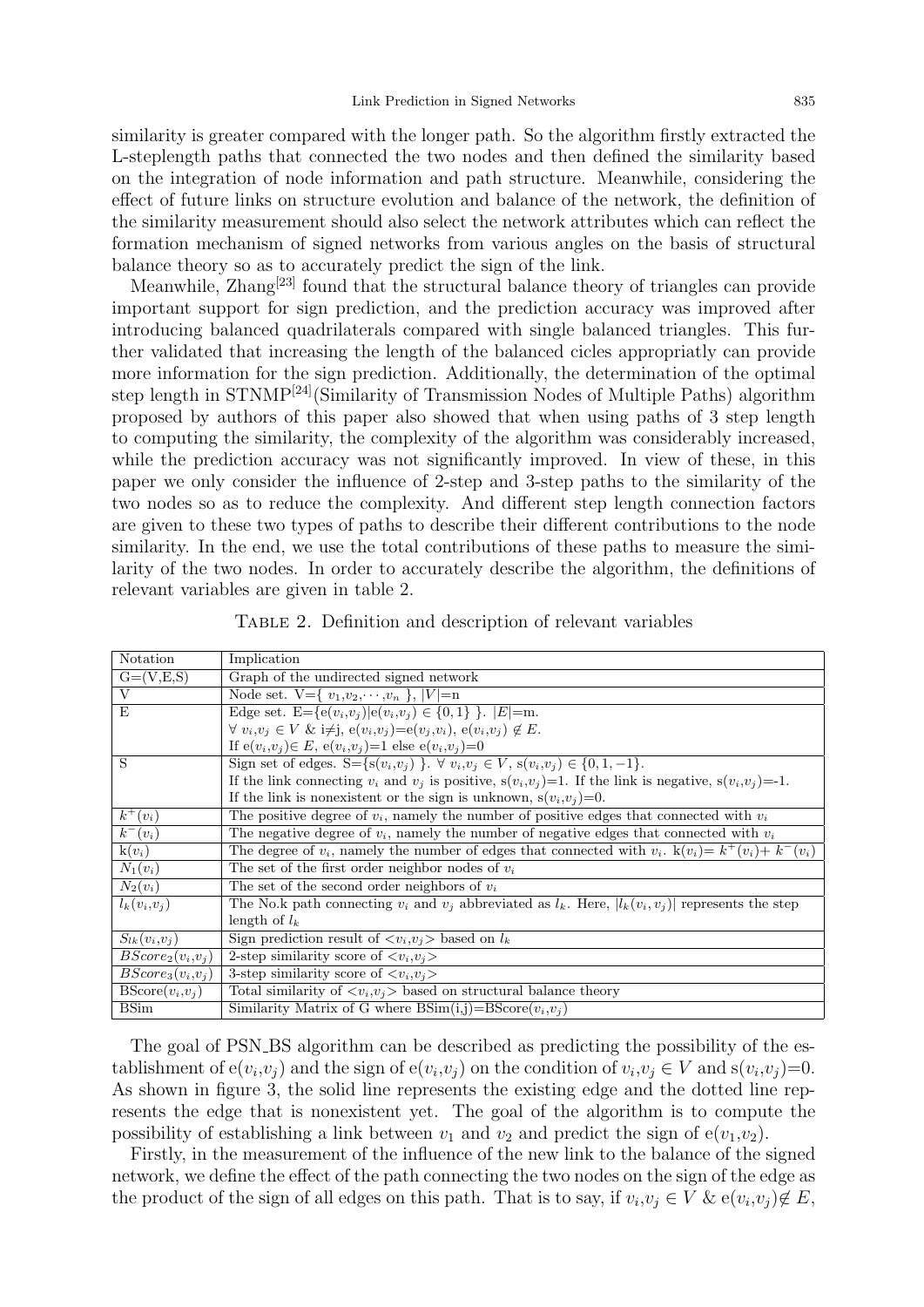

FIGURE 3. A sketch map of PSN\_BS algorithm

and  $l_k(v_i,v_j)=v_i e(v_i,v_{k1})v_{k1}e(v_{k1},v_{k2})v_{k2}\cdots e(v_{kn},v_j)v_j$ , then the sign prediction result of  $e(v_i, v_j)$  based on  $l_k$  is  $S_{l_k}(v_i, v_j) = s(v_i, v_{k1}) * s(v_{k1}, v_{k2}) * \cdots * s(v_{kn}, v_j)$ . As shown in figure 3, there are four paths connecting  $v_1$  and  $v_2$  which consist of  $\langle v_1, v_{t1}, v_2 \rangle, \langle v_1, v_{t2}, v_2 \rangle,$  $\langle v_1, v_{p1}, v_{q1}, v_2 \rangle$  and  $\langle v_1, v_{p2}, v_{q2}, v_2 \rangle$  respectively. We denote them as  $l_1, l_2, l_3$  and  $l_4$ . Here,  $l_1(v_1,v_2)=v_1e(v_1,v_{t1})v_{t1}e(v_{t1},v_2)v_2$  and  $S_{l_k}(v_1,v_2)=s(v_1,v_{t1})^*s(v_{t1},v_2)=(+1)^*(-1)=-1$ . The algorithm should consider the overall impact of these four paths on the sign prediction result of  $e(v_1,v_2)$ .

Secondly, in the measurement of the effect of own properties of the node on the similarity, we think that the common neighbor with smaller degree contributes more to the similarity of the two nodes than the common neighbor with larger degree. Additionally, among all edges connecting with the common neighbor, there are two edges playing a role in the establishment of the link. Based on these views, the 2-step similarity score of the node pair is defined to measure the similarity contribution of the common neighbor of the path that connects the two nodes with step length of 2. As shown in figure 3,  $v_{t1}$  $\in N_1(v_1) \cap N_1(v_2)$ , so the similarity contribution of  $v_{t1}$  of  $l_1$  to  $\langle v_1, v_2 \rangle$  is  $2/k(v_{t1})$ .

Thirdly, in the measurement of the effect of the path structure on the similarity of the node pair, we think that the farther the two nodes are, the less possibility they have to establish a link. In terms of most social networks, the step length of the shortest path is between 3 and 4. In view of this, the 3-step similarity score of the node pair is defined to measure the similarity contributions of paths that connect the two nodes with step length of 3, first order neighbors and second order neighbors of these paths. As shown in figure 3,  $v_{p1} \in N_1(v_1) \cap N_2(v_2)$  &  $v_{q1} \in N_1(v_2) \cap N_2(v_1)$ , then the similarity contribution of  $v_{p1}$ and  $v_{q1}$  of  $l_3$  to  $(v_1,v_2)$  is  $3/(k(v_{p1})+k(v_{q1})-1)$ .

Finally, considering the different influence of paths with different step length to the similarity of the two nodes and the sign of the future link, the step length connectivity factor is introduced as adjustable parameter to measure the different similarity contribution of these two types of paths. In the end, we take the sum of contributions of all these paths as the total prediction score of the two nodes based on similarity and structural balance theory. The absolute value of the score measures the similarity of the two nodes which represents the possibility of the establishment of the link. And the sign of the score represents the sign prediction result of the link.

Here, there is a special situation: if the prediction score of the node pair  $\langle v_i, v_j \rangle$  equals 0, maybe the reason is there are no paths that connect  $v_i$  and  $v_j$  with step length of 2 and 3, which results in the total similarity is 0 and the possibility of the establishment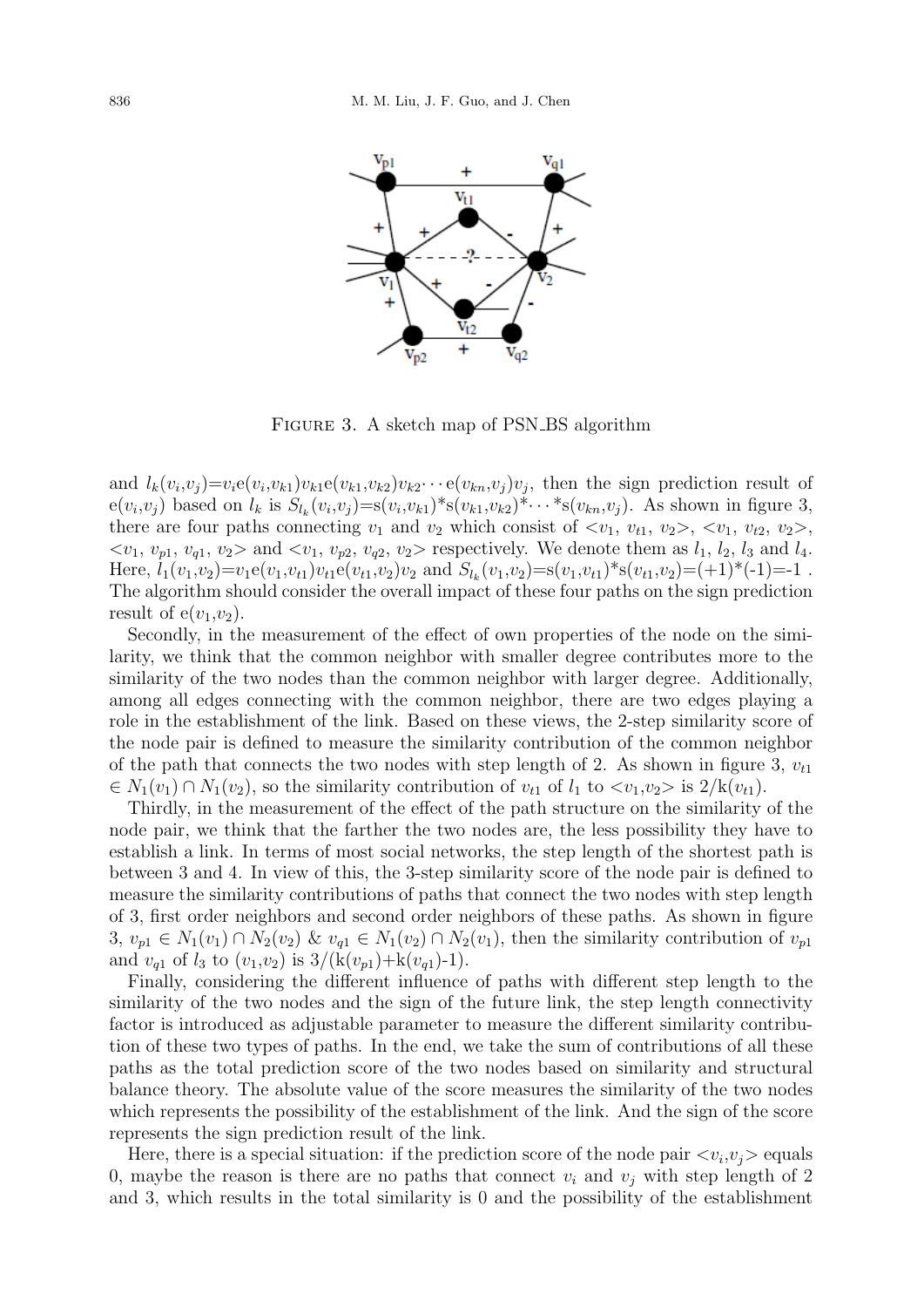of  $e(v_i, v_j)$  is also 0. Or it may be because the sum of positive and negative value of the 2-step and 3-step similarity score is 0 which also leads to the failure of sign prediction. In this case, the negative density of the node is introduced to analyze the sign tendency of the two nodes to other nodes in the network. When the negative density of  $v_i$  and  $v_j$ are all larger than the average negative density of the network, it indicates that these two nodes tend to establish negative links with other nodes. At this time, the sign prediction result of  $e(v_i, v_j)$  is negative, orelse it is positive.

In summary, the total prediction score of  $\langle v_1,v_2\rangle$  in figure 3 can be expressed as fallows where  $\lambda$  is the step length connectivity factor and  $\lambda \in [0,1]$ . We know the sign prediction result of  $e(v_1,v_2)$  is negative no matter what value of  $\lambda$ .

$$
BScore(v_i, v_j) = \lambda * (\frac{2 * s(v_1, v_{t1}) * s(v_{t1}, v_2)}{k(v_{t1})} + \frac{2 * s(v_1, v_{t2}) * s(v_{t2}, v_2)}{k(v_{t2})}) +
$$
  

$$
(1 - \lambda) * (\frac{3 * s(v_1, v_{p1}) * s(v_{p1}, v_{q1}) * s(v_{q1}, v_2)}{k(v_{p1}) + k(v_{q1}) - 1}) + \frac{3 * s(v_1, v_{p2}) * s(v_{p2}, v_{q2}) * s(v_{q2}, v_2)}{k(v_{p2}) + k(v_{q2}) - 1})
$$
  

$$
= (\frac{-3}{5})\lambda + (\frac{-9}{28})(1 - \lambda)
$$

## 5. PSN BS algorithm.

# 5.1. Relevant definition.

Definition 1: 2-step similarity score of the node pair. Let  $G = (V, E, S), \forall v_i, v_j$  $\in V \& e(v_i, v_j)=0$ , the 2-step similarity score of the node pair  $\langle v_i, v_j \rangle$  based on structural balance theory is defined as the sum of similarity contributions of all 2-step paths that connect  $v_i$  and  $v_j$ . We denote it as  $BScore_2\langle v_i,v_j\rangle$  which is shown in formula (1). Here,  $v_{tk} \in V \cap N_1(v_i) \cap N_1(v_j)$  &  $e(v_i, v_{tk}) = 1$  &  $e(v_{tk}, v_j) = 1$ .

$$
BScore_2(v_i, v_j) = \sum_{k=1}^{|N_1(v_i) \cap N_1(v_j)|} \frac{2}{k(v_{tk})} * s(v_i, v_{tk}) * s(v_{tk}, v_j)
$$
\n(1)

Definition 2: 3-step similarity score of the node pair. Let  $G = (V, E, S), \forall v_i, v_j$  $\in V \& e(v_i, v_j)=0$ , the 3-step similarity score of the node pair  $\langle v_i, v_j \rangle$  based on structural balance theory is defined as the sum of similarity contributions of all 3-step paths that connect  $v_i$  and  $v_j$ . We denote it as  $BScore_3\langle v_i,v_j\rangle$  which is shown in formula (2). Here,  $l_k = v_i e(v_i, v_{pk})v_{pk}e(v_{pk}, v_{qk})v_{qk}e(v_{qk}, v_j)v_j$  represents the No.k path that connects  $v_i$  and  $v_j$ with the step length of 3. And  $v_{pk} \in N_1(v_i) \cap N_2(v_j)$  &  $v_{qk} \in N_1(v_j) \cap N_2(v_i)$  &  $e(v_i,v_{pk})=1$ &  $e(v_{pk}, v_{qk}) = 1$  &  $e(v_{qk}, v_j) = 1$ .

$$
BScore_3(v_i, v_j) = \sum_{|l_k|=3} \frac{3*s(v_i, v_{pk}) * s(v_{pk}, v_{qk}) * s(v_{qk}, v_j)}{k(v_{pk}) + k(v_{qk}) - 1}
$$
(2)

Definition 3: Prediction Score of the Node Pair. Let  $G=(V,E,S), \forall v_i, v_j \in V \&$  $e(v_i, v_j)=0$ , the prediction score of the node pair  $\langle v_i, v_j \rangle$  based on similarity and structural balance theory is defined as the sum of 2-step and 3-step similarity scores of the node pair $\langle v_i, v_j \rangle$ . We denote it as BScore $\langle v_i, v_j \rangle$  which is shown in formula (3). Here,  $\lambda$  is the step length connectivity factor and  $\lambda \in [0, 1]$ .

$$
BScore(v_i, v_j) = \lambda * BScore_2(v_i, v_j) + (1 - \lambda) * BScore_3(v_i, v_j)
$$
\n
$$
(3)
$$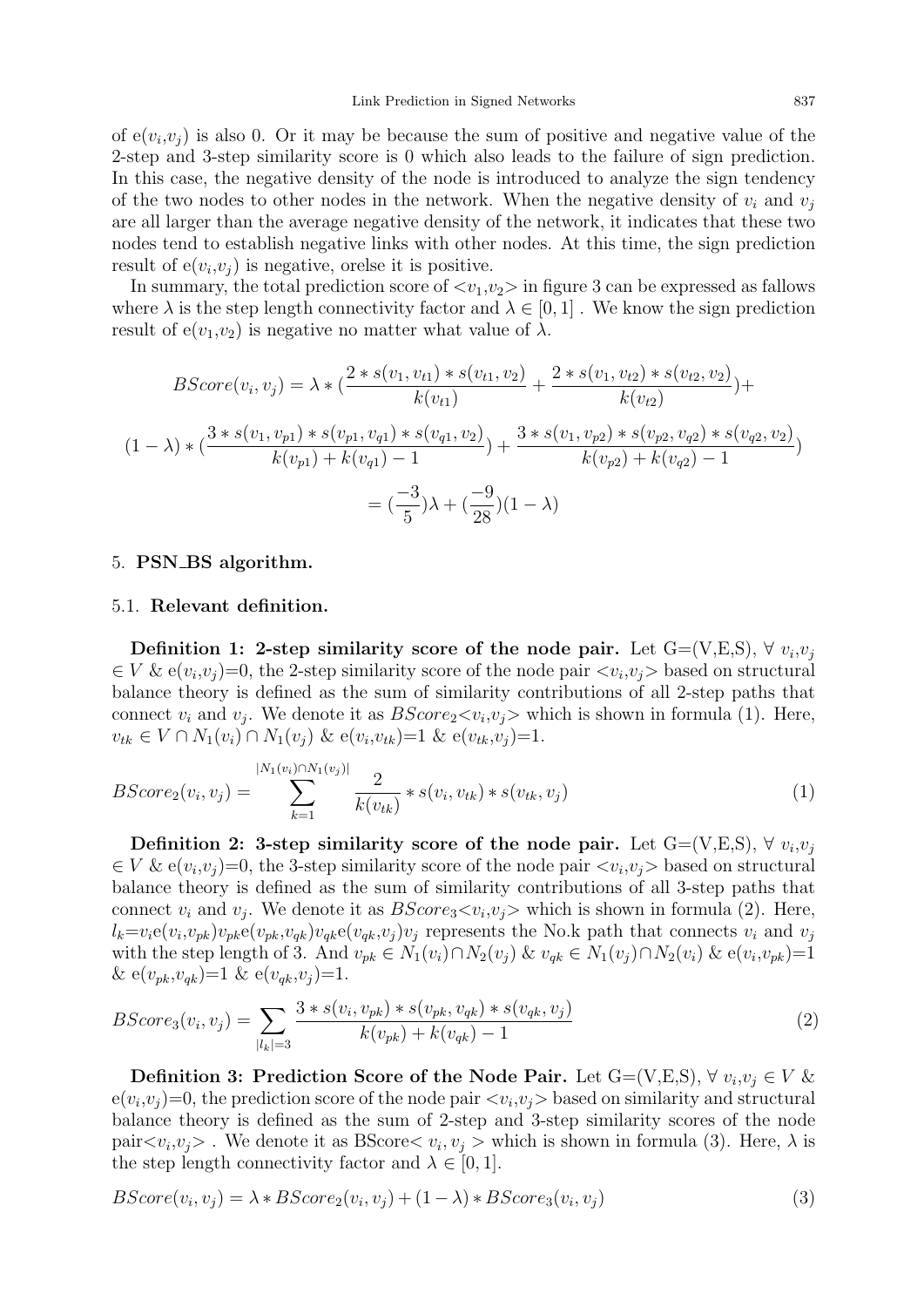Definition 4: Negative Density of the Node. Let  $G=(V,E,S), \forall v_i \in V$ , the negative density of  $v_i$  is defined as the ratio of  $k^-(v_i)$  to  $k(v_i)$ . We denote it as  $D^-(v_i)$ which is shown in formula (4).

$$
D^{-}(v_i) = \frac{k^{-}(v_i)}{k(v_i)}
$$
\n(4)

Definition 5: Average Negative Density of the Network. Let  $G=(V,E,S)$ , the average negative density of the network is defined as the average of negative density of all nodes in the network. We denote it as  $D^{-}(G)$  which is shown in formula (5).

$$
D^{-}(G) = \frac{\sum_{i=1}^{n} D^{-}(v_i)}{n}
$$
\n(5)

### 5.2. Description of PSN BS.

Input: Adjacency matrix of G where  $A(i,j)=s(v_i, v_j)$ 

Output: Sign prediction result of the edge or top k links that are most likely to establish.

- 1: ReadGraphFile
- 2: Initialize Matrix A
- 3: for each  $v_i, v_j \in V$  do
- 4: if  $e(v_i, v_j)=0$  or  $s(v_i, v_j)=0$
- 5: Find all 2-step paths  $l_k(v_i, v_j)$  where  $|l_k|=2$
- 6: Calcluate  $BScore_2(v_i, v_j)$
- 7: Update Matrix  $BS_2$ , namely  $BS_2(i,j) = BScore_2(v_i, v_j)$
- 8: Find all 3-step  $l_k(v_i, v_j)$  where  $|l_k|=3$
- 9: Calcluate  $BScore_3(v_i, v_j)$
- 10: Update Matrix  $BS_3$ , namely  $BS_3(i,j) = BScore_3(v_i, v_j)$
- 11: Compute  $BScore(v_i, v_j)$  and Get Matrix BSim
- 12: if  $BScore(v_i, v_j)=0$
- 13: Calcluate  $D^-(v_i)$ ,  $D^-(v_j)$  and  $D^-(G)$
- 14: if  $(D^-(v_i) > D^-(G))$  and  $(D^-(v_j) > D^-(G))$ , s $(v_i, v_j) = -1$
- 15: else  $s(v_i, v_j) = +1$
- 16: else if  $BScore(v_i, v_j) > 0, s(v_i, v_j) = +1$
- 17: else  $s(v_i, v_j) = -1$
- 18: output  $s(v_i, v_j)$  end for
- 19: Sort  $|BSim(v_i, v_j)|$
- 20: Output top k node pairs  $\langle v_i, v_j \rangle$  and the corresponding BScore $(v_i, v_j)$ .

6. Experiments and analysis. Firstly, datasets were got from Internet and each of them was divided into the training set and the testing set. Secondly, the improved AUC(Area Under the Curve) and Precision indices were used to evaluate the performance of PSN BS. Lastly, comparison of PSN BS with classical sign prediction algorithm  $CN(Common Neighbour)$  and  $ICN^{[21]}$  were done which showed the higher prediction accuracy of the algorithm proposed.

6.1. Datasets. Download three real signed networks from http://snap.stanford.edu/ and get their subsets after data processing and extraction. These three datasets are Epinions, Slashdot and Wikipedia. Among them, the positive and negative links in the first two networks are anonymously expressed, and the third network is clearly expressed. In our research, the direction of the link is ignored and these three datasets are transformed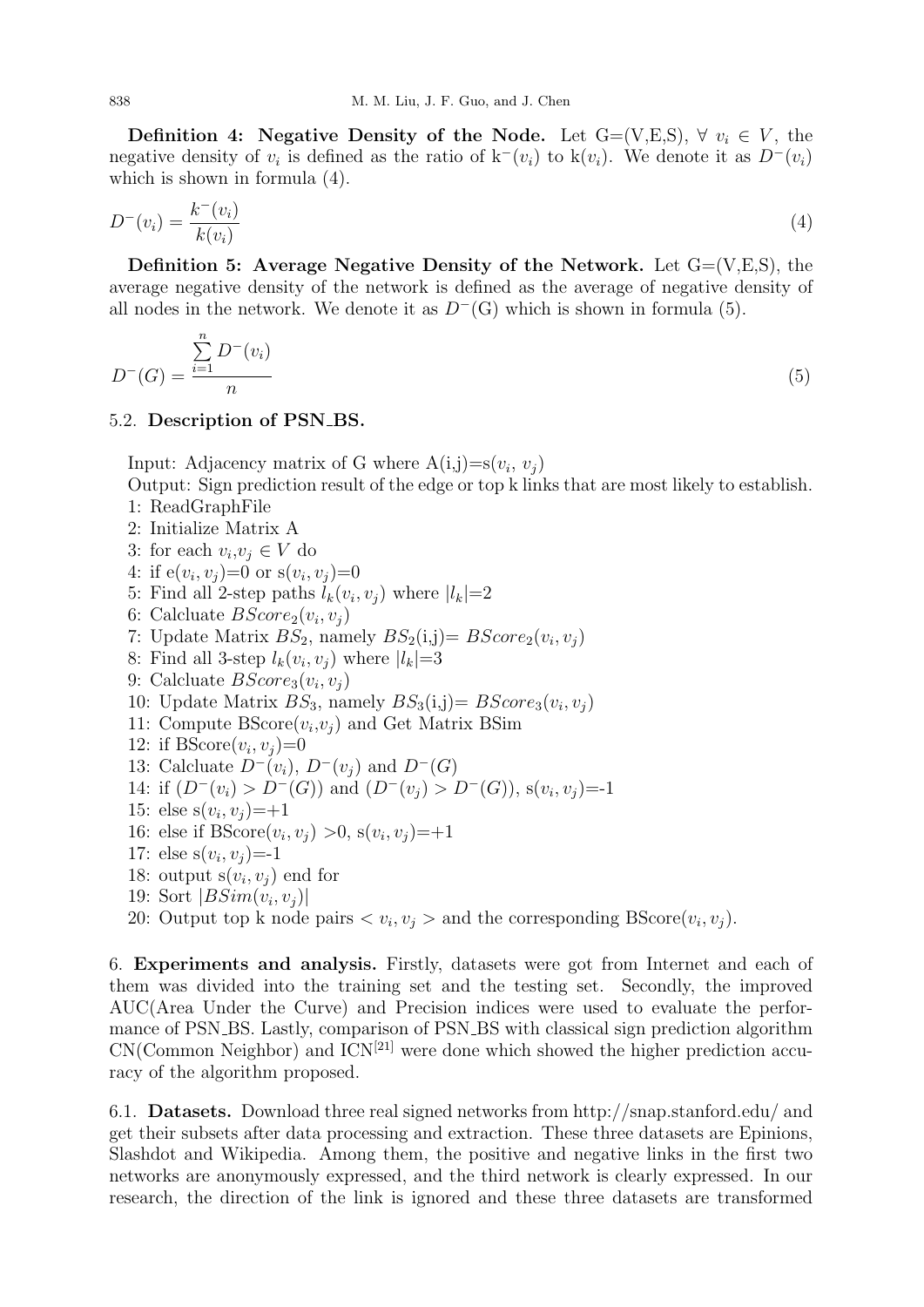into undirected signed networks. In addition, another two datasets, namely, the Gahuku-Gama network and an illustrated signed network I used in reference [25] are also used in our experiments. The network topology informations of these datasets are shown in table 3 and details are as follows. Here,  $|E^+|$  and  $|E^-|$  represents the number of positive links and negative links of the network respectively.

| Dataset                          |        | $E\vert$ | E<br>$E^+$ | E <br>$E^-$ |
|----------------------------------|--------|----------|------------|-------------|
| $(1)$ Epinions                   | 131828 | 840799   | 85\%       | $15\%$      |
| $(2)$ Slashdot                   | 79120  | 515397   | 77.4%      | 22.6%       |
| $\overline{(3)}$ Wikipedia       | 138592 | 740106   | 78.7%      | 21.3%       |
| (4) Gahuku-Gama                  | 16     | 58       | 50%        | $50\%$      |
| (5) Illustrated signed network I | 28     | 42       | 71.4\%     | 28.6%       |

Table 3. Topology information of datasets

(1)Epinions: It is a consumer review website. Users of the network can view comments of others and create a directed link to express their trust or distrust in others.

(2)Slashdot: It is a technological blog website. All news was provided by its users which can comment news published on the site. Meanwhile users can add others into their friend or enemy list that was represented by positive links and negative links repectively.

(3)Wikipedia: It is a network derived from the vote information of users of Wikipedia for the election of its administrator. Users can vote for or vote against the candidate which is expressed by positive links or negative links.

(4)Gahuku-Gama: It is a network described the political alliance and hostility of 16 subtribes of the New Guinea highland in 1954. The topology of the network is shown in figure 4. The 16 nodes represent 16 subtribes and 58 edges represent relationships between tribes, of which 29 positive edges shown by solid lines represent alliance and 29 negative edges shown by dashed lines represent hostility.



(5) The illustrated signed network I: It is a simulated signed network. Its topology is shown in figure 5 where the solid line represents the positive edge and the dotted line represents the negative edge.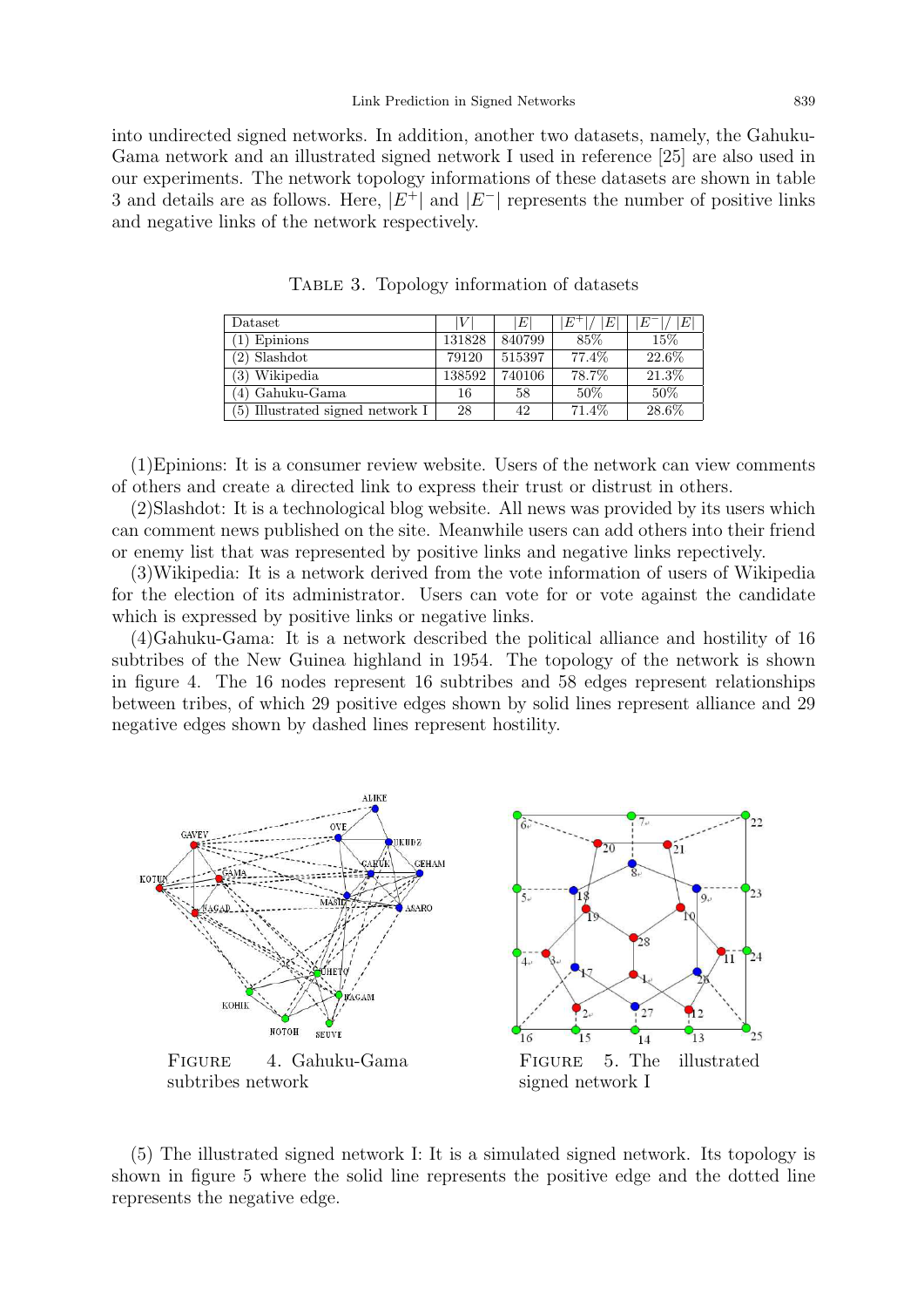6.2. Division of training set and testing set. In order to evaluate the prediction accuracy of the algorithm, we need to divide the known edge set E into a training set and a testing set. In our experiments, we use the ten fold cross method<sup>[2]</sup> which is commonly used. In terms of each dataset, we randomly choose 10% edges from E as the testing set and denote it by  $|E^{Te}|$ . The remaining 90% edges are used as the training set which is denoted by  $|E^{Tr}|$ . Here we should ensure that  $E^{Te} \cup E^{Tr} = E$  and  $E^{Te} \cap E^{Tr} = \emptyset$ . The edges in the training set are considered as known information while the testing set is used to test and verify the prediction accuracy of the algorithm. Repeat this division 10 times so as to guarantee that each subset can be used as a testing set only once and all edges in E can not only be trained but also be tested.

6.3. Choice and improvement of the evaluation index. There are three commonly used indices for accuracy evaluation of link prediction algorithms, namely AUC, Precision and Ranking Score<sup>[2]</sup>. The similarity value in the calculation of these indices are positive numbers and these indices can only evaluate the accuracy of link prediction algorithm for traditional social networks or sign prediction for signed networks. However, the link prediction score in PSN BS can be positive or negative. So,  $AUC^{BS}$  and  $Precision^{BS}$ were obtained through the improvement of AUC and Precision respectively and were taken as evaluation indices of PSN BS in accuracy of link and sign prediction.

 $(1)AUC^{BS}$  evaluation index: It is used for the evaluation of link prediction accuracy of future edges.

Link prediction score in PSN BS can be positive or negative. Its absolute value measures the probability of the establishment of the future link and its sign represents the sign prediction result of the future link. Here, we use U represents the edge collection of the complete graph of G and use  $E^{un}$ =U-E represents the set that consists of actually nonexistent edges of G. Then in our experiments, in terms of the two edges randomly selected from  $E^{Te}$  and  $E^{un}$  respectively, the calculation of AUC should be under the condition that the corresponding sign of prediction score of these two node pairs are the same. Orelse, we should terminate this operation and reselect edges to start the next calculation. In the end,  $AUC^{BS}$  is defined as shown in formula (6).

$$
AUC^{BS} = \frac{n' + 0.5n''}{n} \tag{6}
$$

In comparison with AUC described in reference [2], the meaning of parameters in the formula (6) is accordingly adjusted aiming to the characteristic of the sign network. Here, n represents the number of edges that are tested in experiments and it is set to 20000. Each time, we randomly select two edges from  $E^{Te}$  and  $E^{un}$  respectively, and calculate the prediction score of these two node pairs corresponding to the two edges selected according to PSN BS algorithm. Only when both of the two scores are positive or negative can we compare their absolute values to calculate  $AUC^{BS}$ . Here, if the former is greater than the latter, we would plus 1 to  $n'$ . If their absolute values are the same, we would plus 1 to  $n''$ . Otherwise, if the sign of two scores are different, we would terminate this operation, reselect edges and start the new calculation.

 $(2)Precision<sup>BS</sup>$  evaluation index: It is used for the evaluation of sign prediction accuracy of existing edges when signs of these edges are unknown.

Precision<sup>[2]</sup> is commonly used for the evaluation of sign prediction algorithm with time series. While PSN BS algorithm in this paper is aimed at the static snapshot of the network at some point. So we improved Precision index so as to verify the sign prediction accuracy of the algorithm proposed. In terms of the snapshot of the network graph, we randomly select an edge from the graph each time, take it as the edge waiting for testing, and assume that the edge is nonexistent. Then we predict the sign of the edge according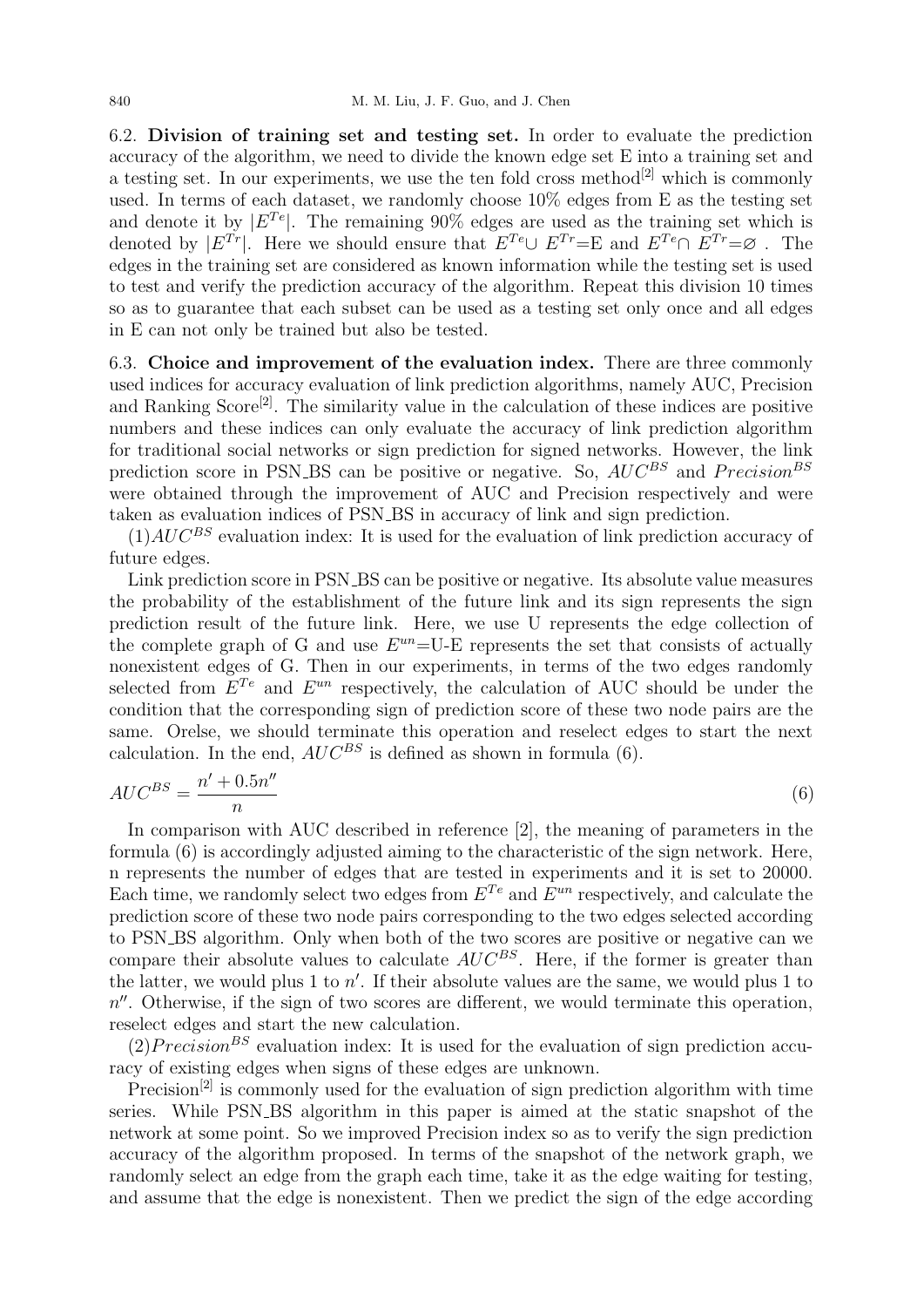to PSN BS algorithm. If the prediction result is the same as the real sign type, it means the prediction is right. Otherwise, the prediction is wrong. In the end, Precision<sup>BS</sup> is defined as shown in formula (7).

$$
Precision^{BS} = \frac{N_{s \text{-correct}}}{N_{s \text{-total}}} \tag{7}
$$

Here,  $N_{s\_total}$  represents the total number of links that were tested and  $N_{s\_correct}$  represents the number of links that were correctly predicted in their signs.

6.4. Evaluation of link prediction accuracy. In the experiment, different step length connectivity factor is set to verify the effectiveness of the algorithm. Related studies have shown that the path with the shorter step length contributes more to the similarity than the longer path. So in order to reduce the number of calculations, we set  $\lambda$  to 0.5, 0.6, 0.7, 0.8, 0.9 and 1 respectively, and the prediction accuracy of PSN BS algorithm based on  $AUC^{BS}$  is shown in table 4, where the value of  $AUC^{BS}$  is the average of the 10 times of experiments.

| Dataset                          | Link prediction accuracy $(AUC^{BS})$ |                 |                 |                 |                 |               |
|----------------------------------|---------------------------------------|-----------------|-----------------|-----------------|-----------------|---------------|
|                                  | $\lambda = 0.5$                       | $\lambda = 0.6$ | $\lambda = 0.7$ | $\lambda = 0.8$ | $\lambda = 0.9$ | $\lambda = 1$ |
| $(1)$ Epinions                   | 0.945                                 | 0.965           | 0.910           | 0.922           | 0.930           | 0.873         |
| $(2)$ Slashdot                   | 0.912                                 | 0.919           | 0.914           | 0.926           | 0.909           | 0.851         |
| $(3)$ Wikipedia                  | 0.930                                 | 0.929           | 0.925           | 0.928           | 0.919           | 0.918         |
| $(4)$ Gahuku-Gama                | 0.738                                 | 0.730           | 0.774           | 0.812           | 0.866           | 0.617         |
| (5) Illustrated signed network I | 0.5                                   | 0.5             | 0.5             | 0.5             | 0.5             | 0.5           |

TABLE 4. Prediction accuracy of PSN\_BS based on  $AUC^{BS}$ 

From table 4 we know:

(1) The prediction accuracy of the algorithm can attain 93% or so in terms of the first three datasets. These three networks are real networks commonly used in the research of signed networks and experimental results have shown the ideal performance of the algorithm proposed for link prediction of large scale signed networks. Additionaly, as to the first three datasets, the prediction accuracy reached the maximum value repectively when  $\lambda$  was 0.6, 0.8 and 0.5. It shows that in network of different topological properties, when the proportion of the number of paths connecting the two nodes with step length of 2 and 3 are different, the corresponding balanced triangles and balanced quadruples play different roles in the forming of future links and their signs. So we should choose a reasonable connectivity factor to achieve the best prediction performance in terms of different networks in practical applications.

(2) As to the forth dataset, the overall prediction accuracy is slightly lower compared with the first three datasets. This dataset is very special in its topology as shown in figure 4. The number of positive links and negative links in this network are the same. As to its 16 nodes, there are 3 nodes that the difference between the positive degree and negative degree of each node is 0. There are 5 nodes that the difference between the positive degree and negative degree of each node is -1. There are 2 nodes that the difference between the positive degree and negative degree of each node is -2. There are 2 nodes that the difference between the positive degree and negative degree of each node is -3. And the differences between the positive degree and negative degree of the other 4 nodes are 1, 2, 5 and 7 repectively. The difference between the positive degree and negative degree of all nodes of the network is 0. So in terms of the network with larger average negative density, the algorithm needs to be further improved to increase the prediction accuracy.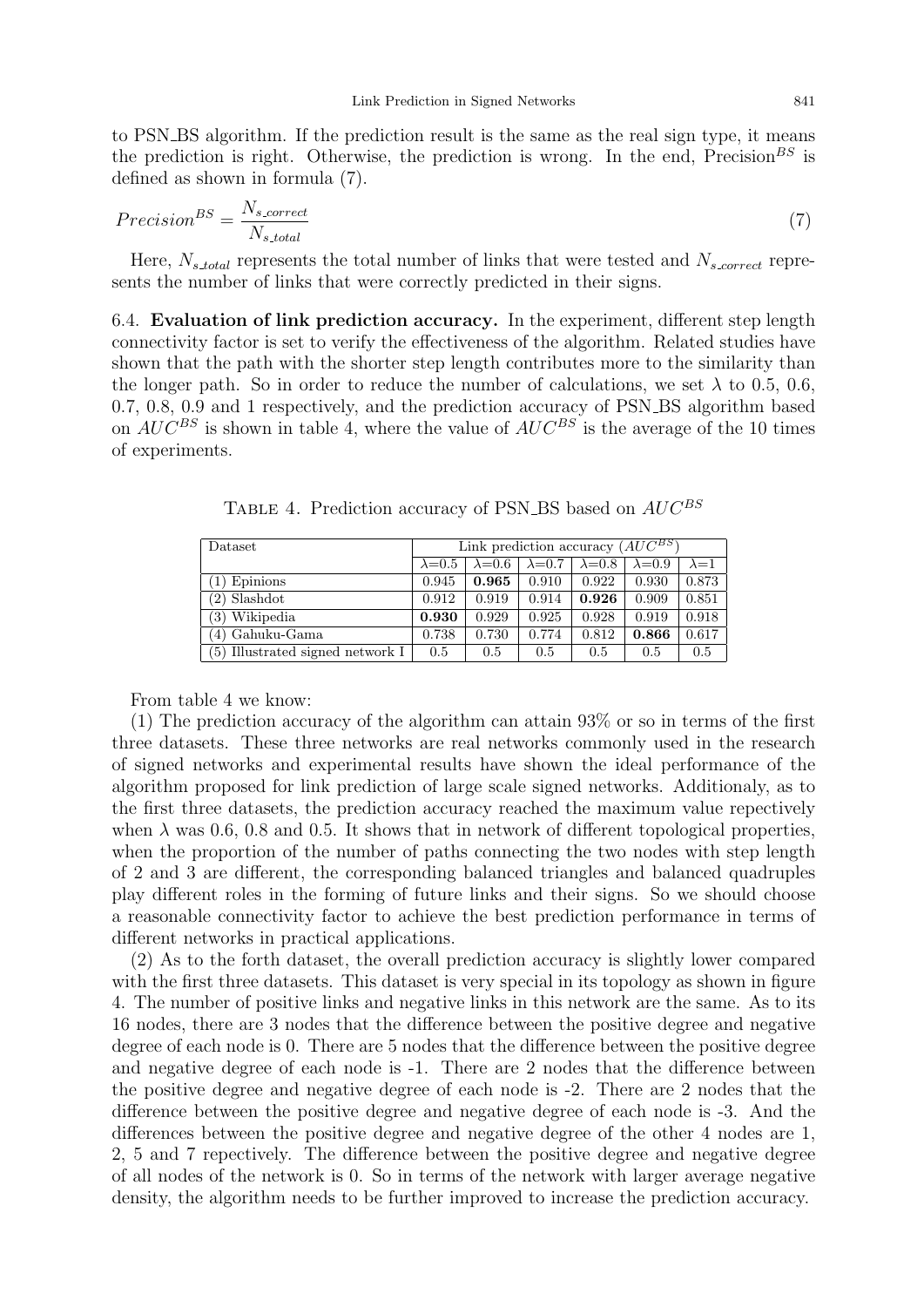(3) As to the fifth dataset, the topology structure is also special as shown in figure 5. The 28 nodes in the network can be divided into two categories according to the distribution of their degrees. Among them, there are 4 nodes that their positive degree is 3 and negative degree is 0. For the other 24 nodes, the positive degree and negative degree are 2 and 1 repectively. So, in calculation of  $AUC^{BS}$ , in terms of the two edges randomly selected from  $E^{Te}$  and  $E^{un}$  each time, the degree distribution and topological propertities of the two corresponding node pairs are almost the same, which leads to the same prediction scores. That is to say, n' $\approx 0$  and n" $\approx$  n. So  $AUC^{BS}$  should also be 0.5 no matter what value of  $\lambda$  is, which further verifies the correctness of the algorithm.

6.5. Verification of sign prediction accuracy. In real signed networks, signs of many edges are unknown. For example, the interaction between 80% yeasts in the protein network is unknown. For the network missing sign type, if we can use link prediction algorithm to accurately predict the unknown sign firstly, and then direct the experiment based on these prediction results, it is possible to greatly decrease the number of tests, reduce the cost and accelerate the understanding of the implicit link information in the network. Therefore, it is of great significance to predict these unknown signs.

In order to further verify the effectiveness and correctness of PSN\_BS algorithm in the unknown sign prediction, we use  $Precision^{BS}$  to evaluate the algorithm in the next experiment. For each dataset, we randomly select an edge from the network each time as the edge waiting for the test, and assume that the edge is nonexistent. Then we calculate  $Precision^{BS}$  according to sign prediction results of PSN\_BS algorithm where  $N_{s\_total}$  is set to 20000. Repeat the experiment for 10 times independently to obtain the higher accuracy and the final value of  $Precision^{BS}$  is the average of these ten experiments. Here, in order to verify whether the choice of step length connetivity factor is reasonable, we still set  $\lambda$  to 0.5, 0.6, 0.7, 0.8, 0.9 and 1 respectively. The sign prediction accuracy of PSN\_BS algorithm based on  $Precision^{BS}$  is shown in table 5.

| Dataset                          | Sign prediction accuracy ( $Precision^{BS}$ ) |                |                 |                 |                 |               |
|----------------------------------|-----------------------------------------------|----------------|-----------------|-----------------|-----------------|---------------|
|                                  | $\lambda$ =0.5                                | $\lambda$ =0.6 | $\lambda = 0.7$ | $\lambda = 0.8$ | $\lambda = 0.9$ | $\lambda = 1$ |
| $(1)$ Epinions                   | 0.912                                         | 0.936          | 0.931           | 0.917           | 0.923           | 0.905         |
| $(2)$ Slashdot                   | 0.834                                         | 0.834          | 0.833           | 0.836           | 0.830           | 0.722         |
| (3) Wikipedia                    | 0.918                                         | 0.910          | 0.908           | 0.904           | 0.899           | 0.867         |
| (4) Gahuku-Gama                  | 0.833                                         | 0.833          | 0.833           | 0.833           | 0.833           | 0.667         |
| (5) Illustrated signed network I | 0.2                                           | 0.2            | 0.2             | 0.2             | 0.2             | 0             |

TABLE 5. Sign prediction accuracy of PSN\_BS based on Precision<sup>BS</sup>

From table 5 we know:

(1) The algorithm got higher sign prediction accuracy in the first three datasets and the accuracy reached the maximum value repectively when  $\lambda$  was 0.6, 0.8 and 0.5.

(2) As to the forth dataset, the sign prediction accuracy was all the same when  $\lambda$  was 0.5, 0.6, 0.7, 0.8 and 0.9. Through the analysis we found the total number of paths connecting two nodes in the network with the step length of 2 and 3 is 120 and 132 respectively. That is to say, the contribution of 3-step similarity score in the calculation of the total prediction score is greater than 2-step similarity score. So we adjusted the value of  $\lambda$  in the next experiment and then we found that the accuracy reached the maximum value 1 when  $\lambda$  was 0.4 and reached the minimum value 0.667 when  $\lambda$  was 1. In other cases,  $Precision^{BS}$  was always 0.833. The above results further showed that for the network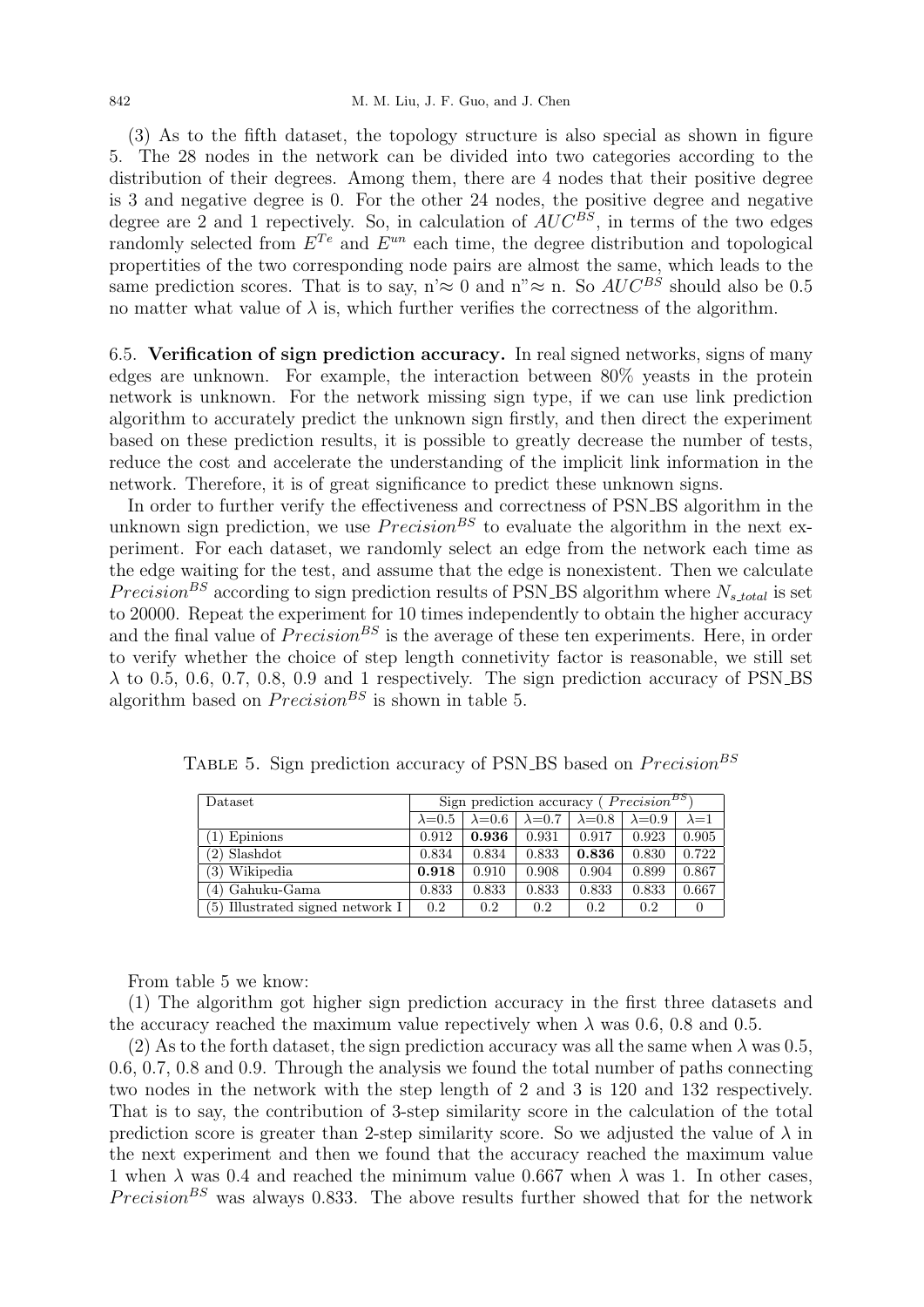that the proportion of the number of paths connecting the two nodes with step length of 2 and 3 are different, the value of  $\lambda$  will influence the final prediction accuracy.

(3) As to the fifth dataset, the sign prediction accuracy was poor. Through the analysis we found that in this network the total number of paths connecting two nodes with the step length of 2 and 3 is 112 and 198 respectively. Then we also adjusted  $\lambda$  in the next experiment and found that the accuracy reached the maximum value 0.4 and the minimum value 0 when  $\lambda$  was 0.4 and 1 respectively. In other cases, *Precision*<sup>BS</sup> was always 0.2. Moreover, the network is divided into 3 communities, namely,

 $C_1 {=} \{v_1,\!v_2,\!v_3,\!v_{19},\!v_{28},\!v_{12},\!v_{11},\!v_{10},\!v_{21},\!v_{20} \ \},\, C_2 {=} \{ \ v_8,\!v_9,\!v_{26},\!v_{27},\!v_{17},\!v_{18} \},\, C_3 {=} \{ \ v_4,\!v_5,\!v_6,\!v_7,\,$ 

 $v_{22},v_{23},v_{24},v_{25},v_{13},v_{14},v_{15},v_{16}$ . Nodes in these three communities are represented in red, blue and green color respectively in figure 5. There is no links between  $C_1$  and  $C_2$ , but they all connect with  $C_3$  through negative links, and the 12 negative edges are all located between  $C_1$  and  $C_3$  or between  $C_2$  and  $C_3$ . So in the experiment, when we randomly select an edge from the network for sign prediction, no matter the positive or negative edge is selected it will always results in that there is no path connecting the tested node pair with step length of 2 and 3, which consequently leads to the prediction score is 0. In this case, we can only predict the sign according to the negative density.

Case I: If the edge selected is any one of the 12 negative edges, the corresponding two nodes will all change into the node that its positive degree is 2 and negative degree is 0. Now the sign prediction result is positive according to the negative density while the real sign of the edge is negative, which means the prediction is wrong.

Case II: If the edge selected is any one of the 30 positive edges, the corresponding two nodes will either all change into the node where their positive and negative degree are all 1 or change into the node where one nodes positive and negative degree are all 1, and the other nodes positive and negative degree are 2 and 0 repectively. In this situation, as for the node pairs that their positive degree and negative are all 1, the negative density of the two nodes is all 0.5 which is larger than the average negative density of the network. Then the sign prediction result is negative which is opposed to the real sign, so the prediction is wrong. As for the node pairs that their positive degree and negative degree are 2 and 0 repectively, the negative density of the two nodes is all 0 which is smaller than the average negative density. Then the sign prediction result is positive that is the same as the real sign, so the prediction is right. While the proportion of these two types of node pairs in the dataset randomly selected is 25/30 and 5/30 respectively, which leads to the final lower sign prediction accuracy of the algorithm. Thus it can be seen that the algorithm needs to be further improved to get more higher sign prediction accuracy in terms of the special signed network where there is no paths connecting the two nodes with step length of 2 and 3.

Additionally, comparing table 4 with table 5 we can see that the change of  $AUC^{BS}$  and Precision<sup>BS</sup> varing with  $\lambda$  are consistent with each other. These two indices all reach the maximum respectively when  $\lambda$  is 0.6, 0.8 and 0.5 in terms of the first three datasets, which further verifies the correctness and effectiveness of the algorithm to combine the similarity with structural balance theory for link and sign prediction in signed networks. Curves of  $AUC^{BS}$  and  $Precision^{BS}$  varing with  $\lambda$  are shown in figure 6 and figure 7 respectively.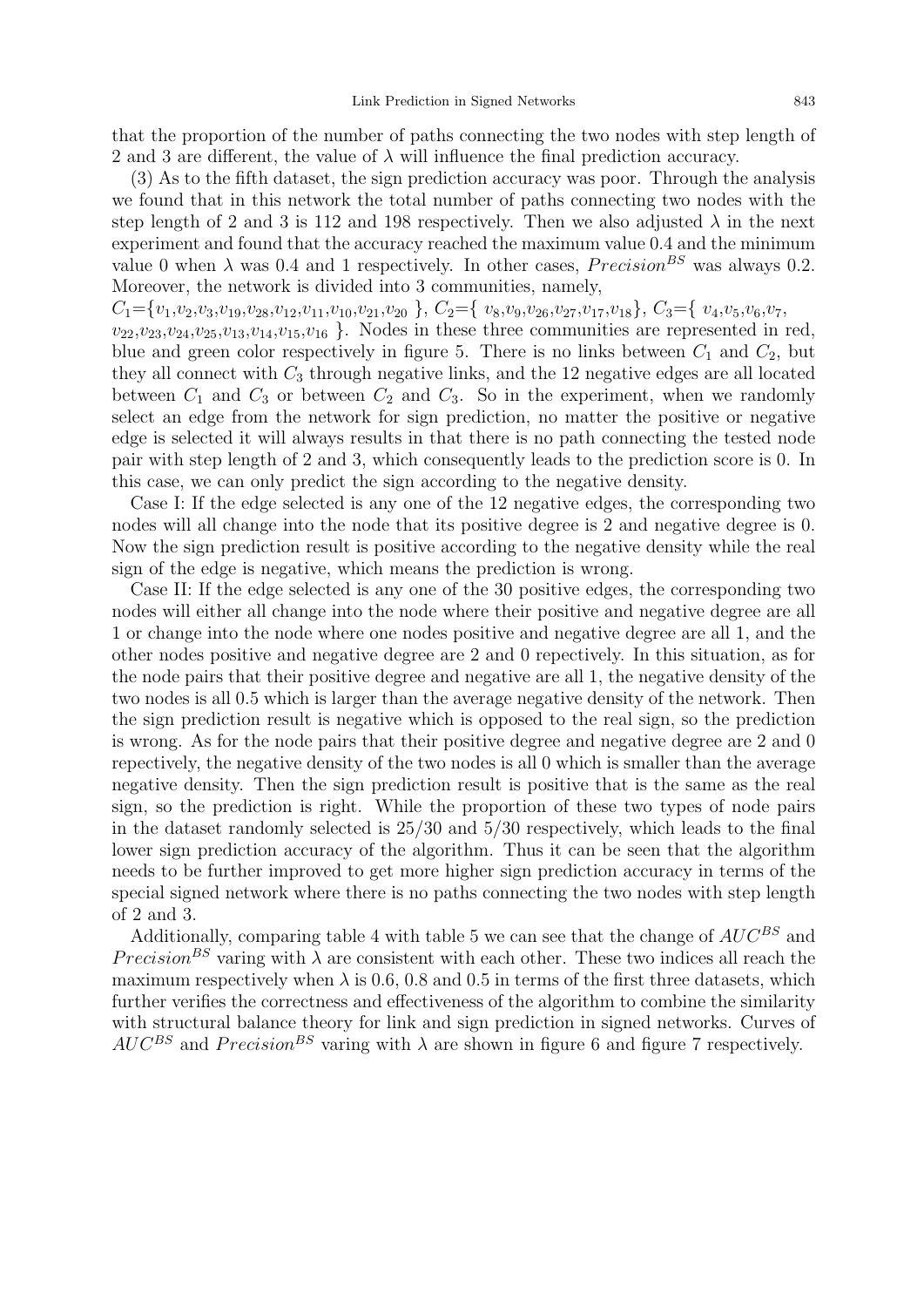

6.6. Comparison with other algorithms. PSN BS algorithm can reach the better equilibrium in accuracy and complexity through the combination of local and global similarity of the node on the basis of expanding the length of balanced circles. In order to further verify the performance of the algorithm, we compared PSN\_BS with the sign prediction algorithm CN and improved ICN algorithm proposed in reference [21], and used AUC described in that paper as the evaluation index. In the definition of AUC in reference [21], n represents the total number of edges that are tested in the experiment and it is set to  $|E|$ , n' represents the number of positive edges that are correctly predicted and its weight is 1, and  $n^{\prime\prime}$  represents the number of negative edges that are correctly predicted and its weight is 0.5. Here, according to the above experimantal results,  $\lambda$  was set to 0.6, 0.8, 0.5, 0.4 and 0.4 respectively as for the 5 datasets in the experiment in order to get the higest prediction accuracy. Experimental results of CN, ICN and PSN BS in prediction accuracy are given in table 6, which have shown that when using  $AUC^{[21]}$  as evaluation index, PSN BS algorithm can always show better performance as to different datasets with a certain degree of stability. And it is superior to CN and ICN algorithm in prediction accuracy.

| Dataset                          | $\rm CN$ | ICN   | <b>PSN BS</b> |
|----------------------------------|----------|-------|---------------|
| $(1)$ Epinions                   | 0.846    | 0.884 | 0.930         |
| $(2)$ Slashdot                   | 0.759    | 0.771 | 0.914         |
| (3) Wikipedia                    | 0.868    | 0.883 | 0.938         |
| (4) Gahuku-Gama                  | 0.732    | 0.748 | 0.866         |
| (5) Illustrated signed network I | 0.500    | 0.500 | 0.500         |

TABLE 6. Prediction accuracy based on AUC<sup>[21]</sup>

7. Conclusion. The algorithm PSN BS based on the similarity and structural balance theory is proposed which take the own attributes of the node and path structure information into account to define the similarity measurement. It improves the deficiency of existing similarity indices on condition of increasing the accuracy and can achieve link and sign prediction simultanously combining with structural balance theory. Experiments have shown the correctness and the higher prediction accuracy of the algorithm proposed using AUC,  $AUC^{BS}$ , Precision<sup>BS</sup> as evaluation indices, which. Moreover, comparison and analysis have also shown that PSN BS is superior to algorithm CN and ICN. As to large scale signed networks, step length connectivity factor need to be analyzed quantitatively or qualitatively so as to reduce the complexity and improve prediction accuracy of the algorithm proposed.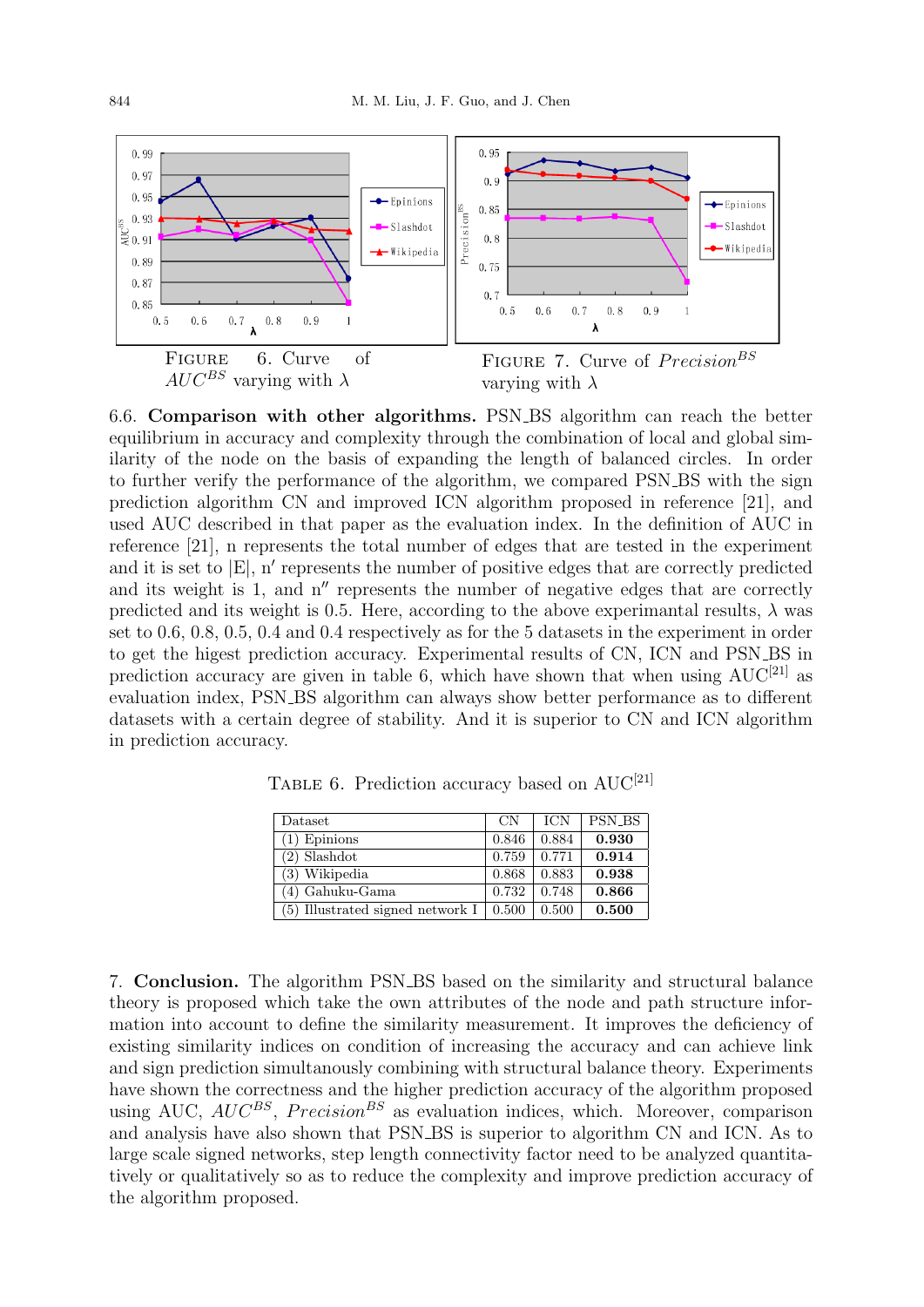Acknowledgment. The work was supported by the National Natural Science Fund Project "Research on community discovery and information dissemination mechanism in online social networks based on the theme focused model " (No.61472340), and the National Natural Science Fund Project "Research on the influence of social networks based on information entropy" (No.61602401).

#### REFERENCES

- [1] S. Cheng, H. Shen, G. Zhang and X. Cheng, A research review of signed networks, Journal of software, vol. 25, no.1, pp.1-15, 2014.
- [2] L. Y. Lv, Link prediction of complex networks, Journal of University of Electronic Science and Technology of China, vol.39, no.5, pp.651-661, 2010.
- [3] K. Zolfaghar, A. Aghaie, Mining trust and distrust relationships in social web applications, Proceedings of IEEE International Conference on Intelligent Computer Communication and Processing, New York: IEEE, pp.73-80, 2010.
- [4] M. Lan, C. Li, S. Wang, et al, Research on the prediction algorithm of positive and negative relationships in signed social networks, Computer research and development, vol.52, no.2, pp.410-422, 2015.
- [5] J. Leskovec, D. Huttenlocher, J. Kleinberg, Signed networks in social media Proceedings of the 28th International Conference on Human Factors in Computing Systems, New York: ACM, pp.1361-1370, 2010.
- [6] Pranay Anchuri, Malik Magdon-Ismail, Communities and Balance in Signed Networks: A Spectral Approach, Proceedings of International Conference on Advances in Social Networks Analysis and Mining, New York: ACM, pp.235-242, 2012.
- [7] A. Hassan, A. Abu-Jbara, D. Radev, Extracting signed social networks from text, Proceedings of the TextGraphs Workshop on Graph-based Methods for Natural Language Processing, pp.6-14, 2012.
- [8] M. Brusco, P. Doreian, A. Mrvar, D. Steinley, Two algorithms for relaxed structural balance partitioning: linking theory, models and data to understand social network phenomena, Sociological Methods & Research,vol.40, no.1, pp.57-87, 2011.
- [9] M. Malekzadeh, M. A. Fazli, P. J. Khalidabadi, et al, Social balance and signed network formation games, Proceedings of the 5th Workshop on Social Network Mining and Analysis, NewYork: ACM, 2011.
- [10] M. Szell ,R. Lambiotte, S. Thurner, Multirelational organization of large-scale social networks in an online world, Proceedings of the National Academy of Science of the United States of America, vol.107, no.31, pp.13636-13641, 2010.
- [11] A. Priyanka, V. K. Garg, R. Narayanam, Link label prediction in signed social networks, Proceedings of the 23rd International Joint Conference on Artificial Intelligence, California, USA: AAAI Press, pp.2591-2597, 2013.
- [12] C.-J. Hsieh, K. -Y.Chiang, I. S. Dhillon, Low rank modeling of signed networks, *Proceedings of* the 18th ACM SIGKDD International Conference on Knowledge Discovery and Data Mining, New York: ACM, pp.507-515, 2012.
- [13] J. Leskovec, D. Huttenlocher, Jon Kleinberg, Predicting Positive and Negative Links in Online Social Networks, Proceedings of the International World Wide Web Conference Committee (IW3C2), Carolina, USA: ACM, pp.641-650, 2010.
- [14] K-Y. Chiang , N. Natarajan , A. Tewari , et al, Exploiting longer cycles for link prediction in signed networks, Proceedings of the 20th ACM International Conference on Information and Knowledge Management. New York: ACM, pp.1157-1162, 2011.
- [15] J. Ye, H. Cheng, Z. Zhu, et al, Predicting positive and negative links in signed social networks by transfer learning, Proceedings of the 22nd International Conference on World Wide Web, New York: ACM, pp.1477-1488, 2013.
- [16] P. Borzymek, M. Sydow , Trust and distrust prediction in social network with combined graphical and review-based attributes, Agent and Multi-Agent Systems: Technologies and Application, no.6070, pp.122-131, 2010.
- [17] S. Q. Yang, A. J. Smola, B. Long et al, Friend or frenemy?: Prediction signed ties in social networks, Proceedings of the 35th International ACM SIGIR Conference on Research and Development in Information Retrieval, New York: ACM, pp.555-564, 2012.
- [18] G. Facchetti , G. Iacono, C. Altafini, Computing global structural balance in large-scale signed social networks, PNAS,vol.108, no.52, pp.20953-20958, 2011.